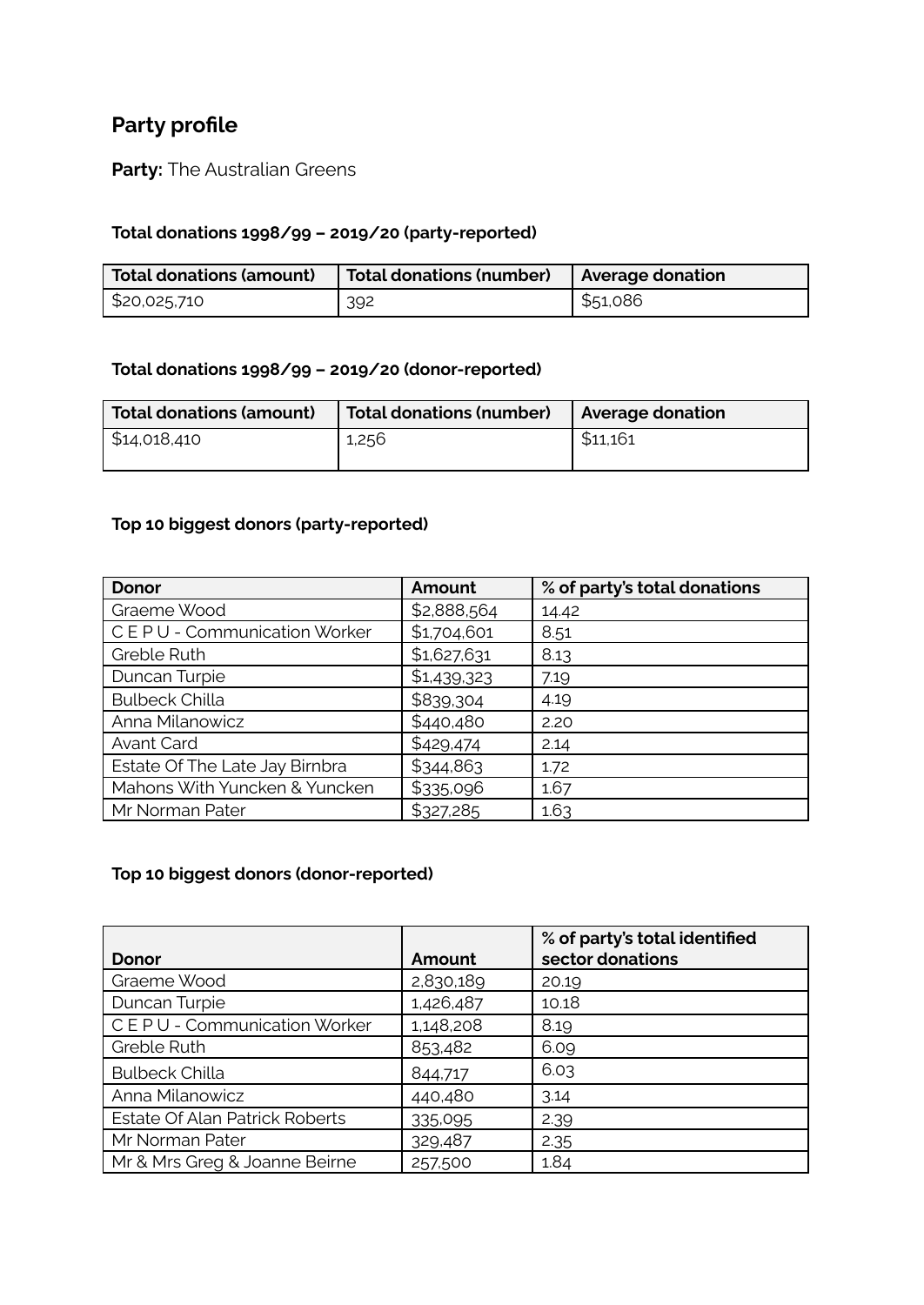|                                                 |                          | $\overline{\phantom{a}}$<br>.<br>∸'∕ آ |
|-------------------------------------------------|--------------------------|----------------------------------------|
| $-$<br><i>raining</i><br><b>Llectro</b><br>JODS | $\sim$<br>つけつ<br>242.604 |                                        |

## **Top 10 biggest donating sectors (party-reported)**

| Donor sector                            | Amount     | % of party's total identified<br>sector donations |
|-----------------------------------------|------------|---------------------------------------------------|
|                                         |            |                                                   |
| Individual                              | 14,813,983 | 78.49                                             |
| <b>Associated Entities Trade Unions</b> | 1,880,823  | 9.97                                              |
| Intra Political Party                   | 559,676    | 2.97                                              |
| <b>Advertising Agencies</b>             | 494,315    | 2.62                                              |
| Unions                                  | 330,624    | 1.75                                              |
| <b>Associated Entities</b>              | 285,214    | 1.51                                              |
| Advocacy Lobbyist Peak Body             | 119,175    | 0.63                                              |
| <b>Financial Insurance</b>              | 103,862    | 0.55                                              |
| Media Communications                    | 93,807     | 0.50                                              |
| Pharmaceutical Health                   | 64,375     | 0.34                                              |

## **Top 10 biggest donating sectors (donor-reported)**

| <b>Donor sector</b>                     | Amount      | % of party's total donations |
|-----------------------------------------|-------------|------------------------------|
| Individual                              | \$9,270,760 | 80.31                        |
| <b>Associated Entities Trade Unions</b> | \$1,394,219 | 12.08                        |
| Not yet categorised                     | \$264,551   | 2.29                         |
| Other Industries                        | \$242,604   | 2.10                         |
| <b>Advertising Agencies</b>             | \$117,011   | 1.01                         |
| Intra Political Party                   | \$78,862    | 0.68                         |
| Unions                                  | \$64,282    | 0.56                         |
| <b>Associated Entities</b>              | \$32,380    | 0.28                         |
| Law Firms                               | \$24,797    | 0.21                         |
| Food Pastoral                           | \$21,358    | 0.19                         |

### **Categorization of donations by size (party-reported)**

|                               | Number (of<br>donations) | Amount       | % of party's total<br>donations |
|-------------------------------|--------------------------|--------------|---------------------------------|
| $$14,500 -$<br>\$99,999       | 332                      | \$10,077,432 | 50.32                           |
| $$100,000 -$<br>\$999,999     | 38                       | \$7,660,804  | 38.25                           |
| $$1,000,000 -$<br>\$9,999,999 |                          | \$1,989,097  | 9.93                            |
| $\geq$ \$10,000,000           | $\Omega$                 | $\Omega$     | ∩                               |

# **Categorization of donations by size (donor-reported)**